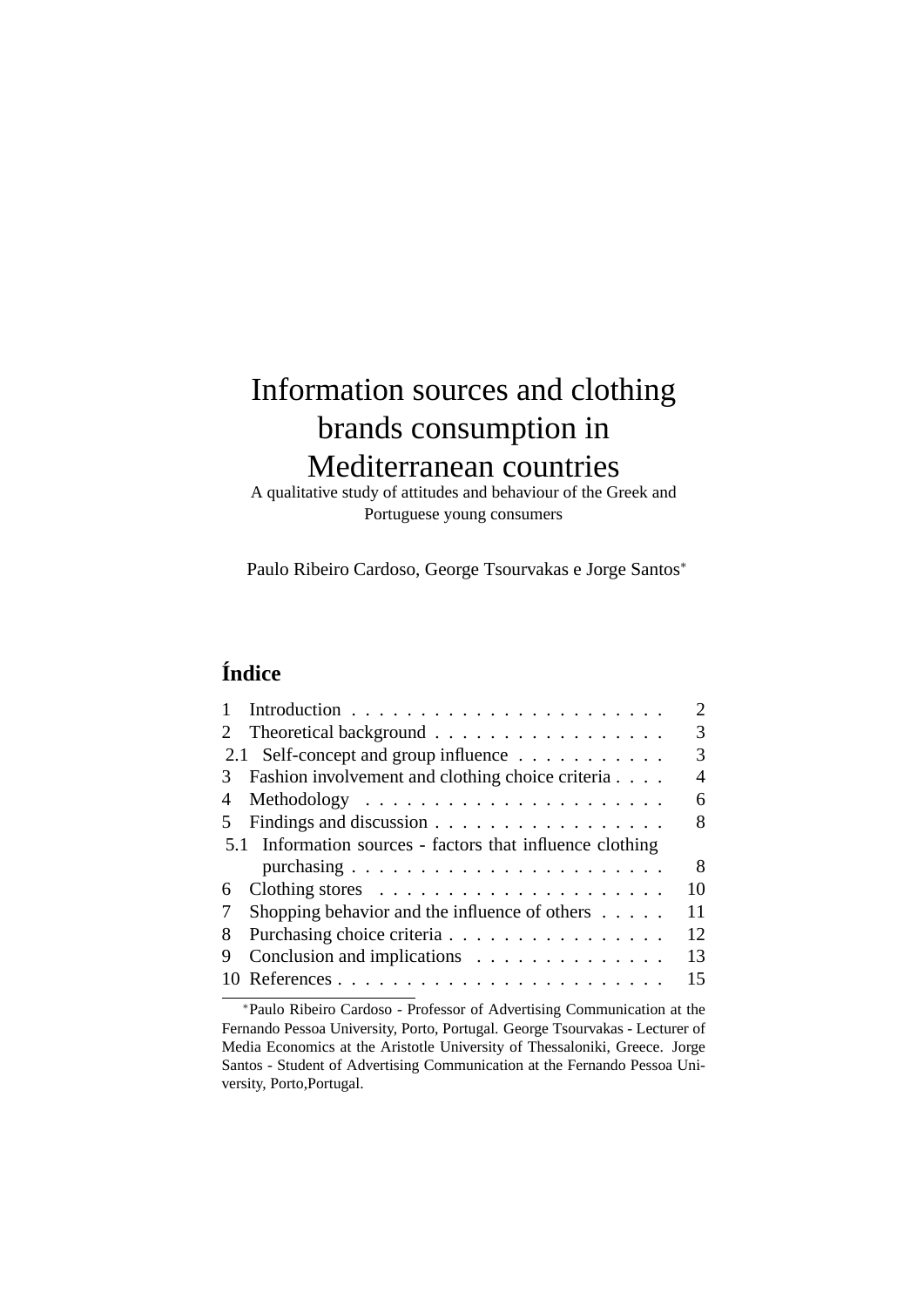### **Abstract**

The continuing transformation in a single market has created a need for exploring common consumer attitudes for clothing brands in Europe. This paper responds to this need to develop marketing strategies for a single European market. The purpose of this study is to analyze clothing brands consumption in Mediterranean countries. Specifically, the study aims to explore Greek and Portuguese young clothing consumers attitudes and their likelihood of purchasing these products. Based on two focus groups made in Greece and in Portugal, the results indicate that there are many similar factors that influence purchasing clothing choices between the two countries. Implications and areas for further researches are discussed.

**Keywords:** Consumer attitudes, clothing brands, young, Mediterranean.

# <span id="page-1-0"></span>**1 Introduction**

The intention of this article is to do an exploratory approach to consumer attitudes and clothing brands purchasing behavior of young Greeks and Portuguese's. The article makes a comparative study between Greece and Portugal. Both countries are European, Mediterranean, and entered at the European Union at the same time. The purpose of the study is to analyze the attitudes of Mediterranean young consumers towards the clothing brands from the viewpoint of information sources, shopping behaviour and purchasing choice criteria.

Academic researches in this field have mainly used quantitative methods. We decided to use a qualitative method - focus groups - because of the richness of information that we could obtain. In this study we used college-age consumers. This target group is very sensitive to fashion clothing and a good percentage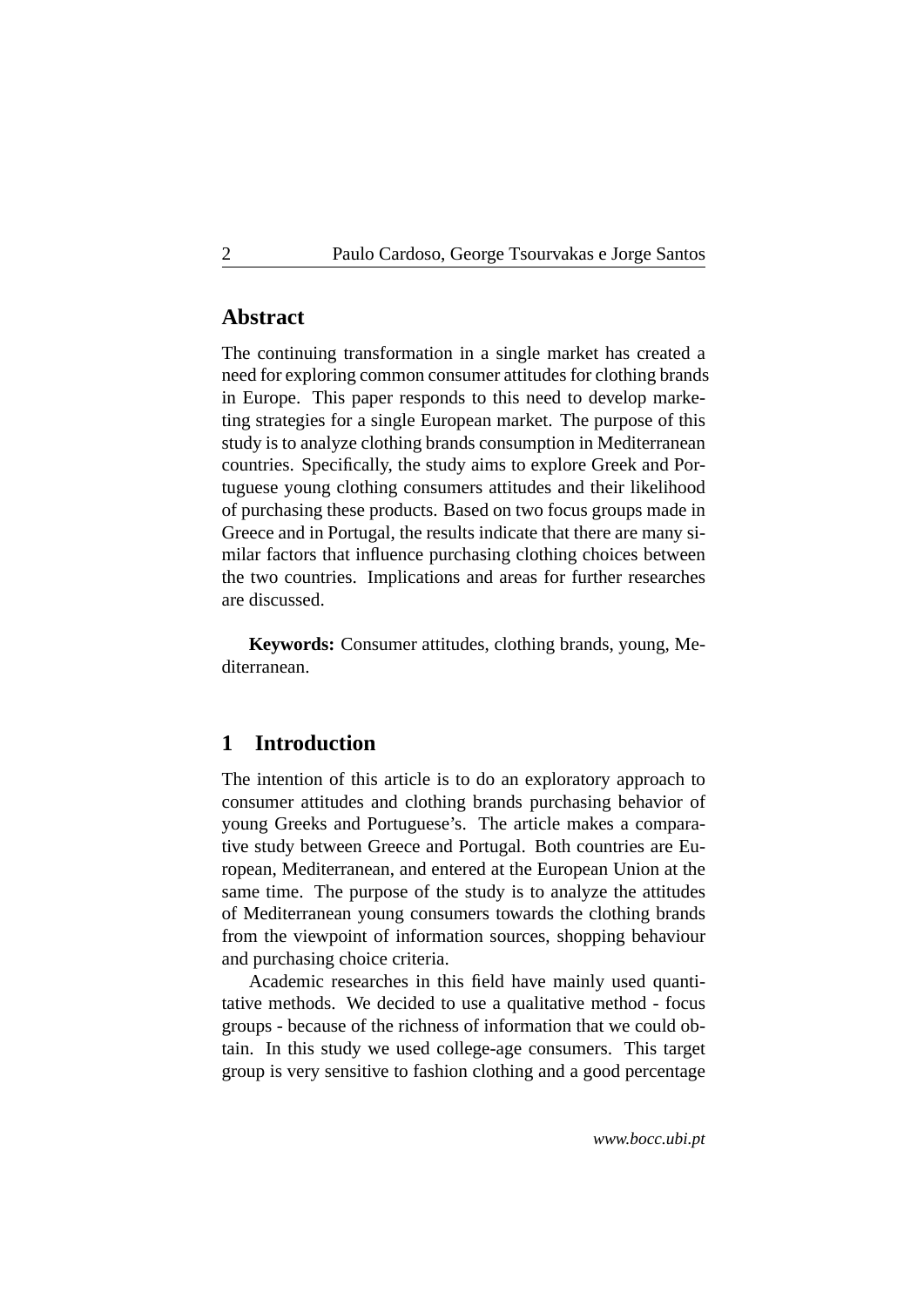of them purchase their own clothing. The focus groups were audio taped and videotaped recorded, transcribed and thematic analysis conducted. A number of themes emerged from the focus groups that were organized and exposed. Some of these elements have close associations within issues raised in the literature.

In the first part of this article there is presented a discussion of the literature background about consumer purchasing behavior toward clothes. After that is presented the research questions and the description of the methodology used to examine these questions empirically. Finally is presented the major findings of this study and the discussion of the results. Implications for strategy development and areas for further research are presented at the end of the article.

### <span id="page-2-0"></span>**2 Theoretical background**

#### <span id="page-2-1"></span>**2.1 Self-concept and group influence**

Fashion consciousness is related with individual's interest in the latest fashion trends. It defines those consumers who are sensitive to the images, and their physical attractiveness (Wan, Youn, and Fang 2001). Therefore, the phenomenon is related with fashion awareness, and innovativeness (Manrai *et al.* 2001).

Fashion consumption is often a manifestation of self-expression (Evans 1989). Clothing brands have identities and images, and consumers seek those brands that match their self-image or the image they would like to project to others (Goldsmith, Moore, and Beaudoin 1999). So, the idea of self-concept is related with the motivation of achieving the "ideal" self, whether in "private" or "social" context (Evans 1989).

Products that are congruent with individual self-images facilitate the formation and expression of personal identity. Clothing may be an especially effective product category in this regard (Nagasawa *et al.* 1991, Dodd *et al.* 2000; Goldsmith 2002; 2000; O'Cass 2000).

*www.bocc.ubi.pt*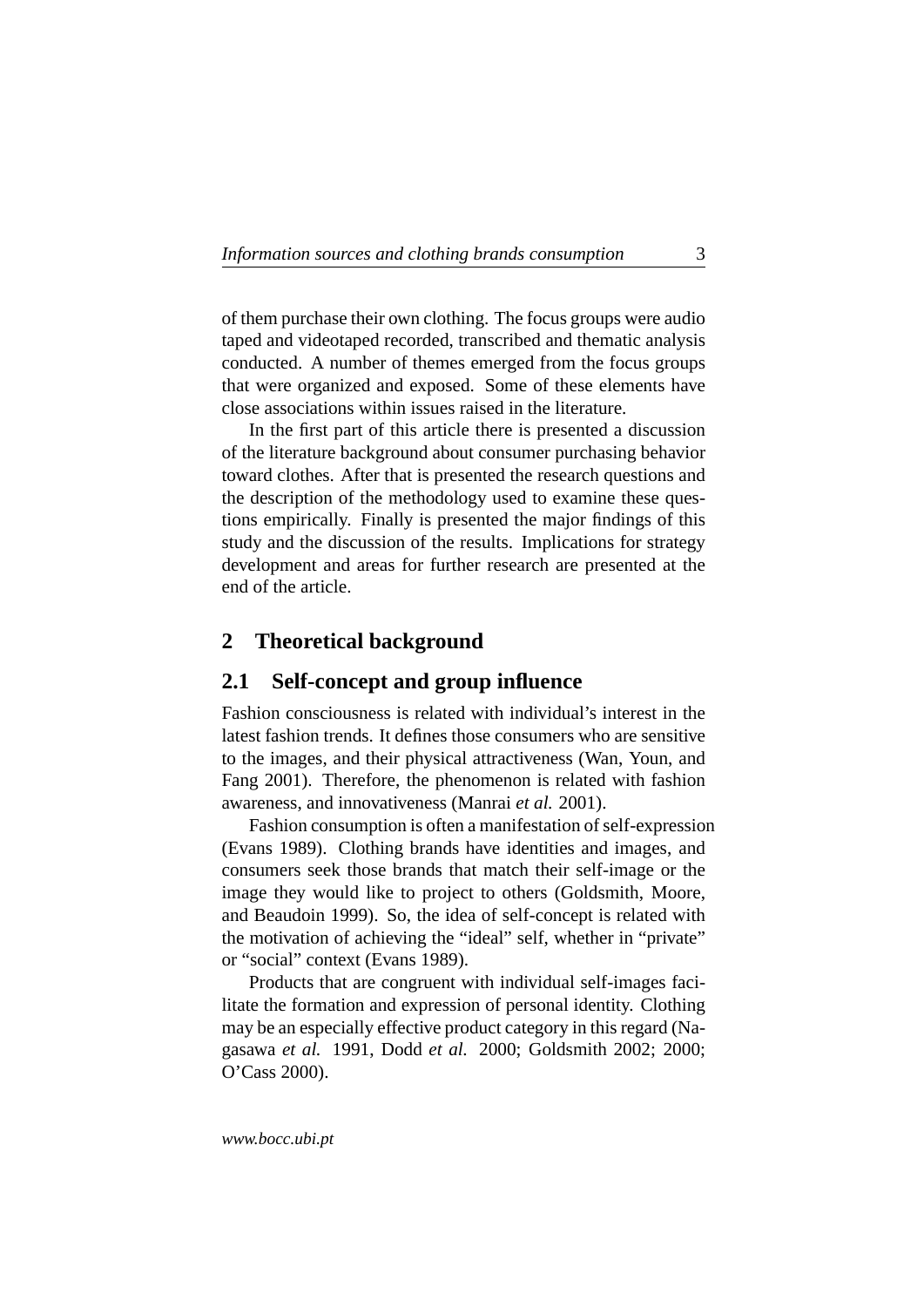Clothing, as a form of nonverbal communication, reflects the wearer's identity. OnKivisit and Shaw (1987) found that consumers tend to select products and stores that correspond to their self-concept.

Self-monitoring reflects the degree to which a person observes and controls his expressive behavior and self-presentation in accordance to cues or patterns (O'Cass 2001a). Group influence is, in the case, very important. Dress conformity in line the consumer with their reference group and helps them gain acceptance by wearing the "right" clothes. This reflects a collectivist value system, where an individual's behavior is influenced such factors as group norms (Manrai *et al.* 2001). Therefore, clothing is a mean of communicating a social identity. Understanding the way people interpret clothing, and how different groups make different judgments about the same brand is particularly important to clothing manufacturers and their advertising agencies (Auty and Elliott 1998).

# <span id="page-3-0"></span>**3 Fashion involvement and clothing choice criteria**

Fashion involvement is associated with differences in sensitivity to social surroundings. Those who are highly motivated to fit into a particular group will need to be aware of the fashion cues not just of that group but also of others less desirable groups, so that the "wrong" cues may be avoided (Auty and Elliot 1998).

Clothing has frequently been recognized as a product category likely to induce high involvement. In general terms, involvement is a state of motivation, arousal, or interest. Personal relevance is a key concept in explaining, defining, and operationalizing involvement (Kim, Damhorst and Lee 2002). Seo, Hatchote and Sweaney (2001, p. 210) define clothing involvement as "the amount of time and effort a consumer spends in the selection of clothing". Some researchers have examined fashion involvement as a multidimensional construct that involves fashion innovativeness and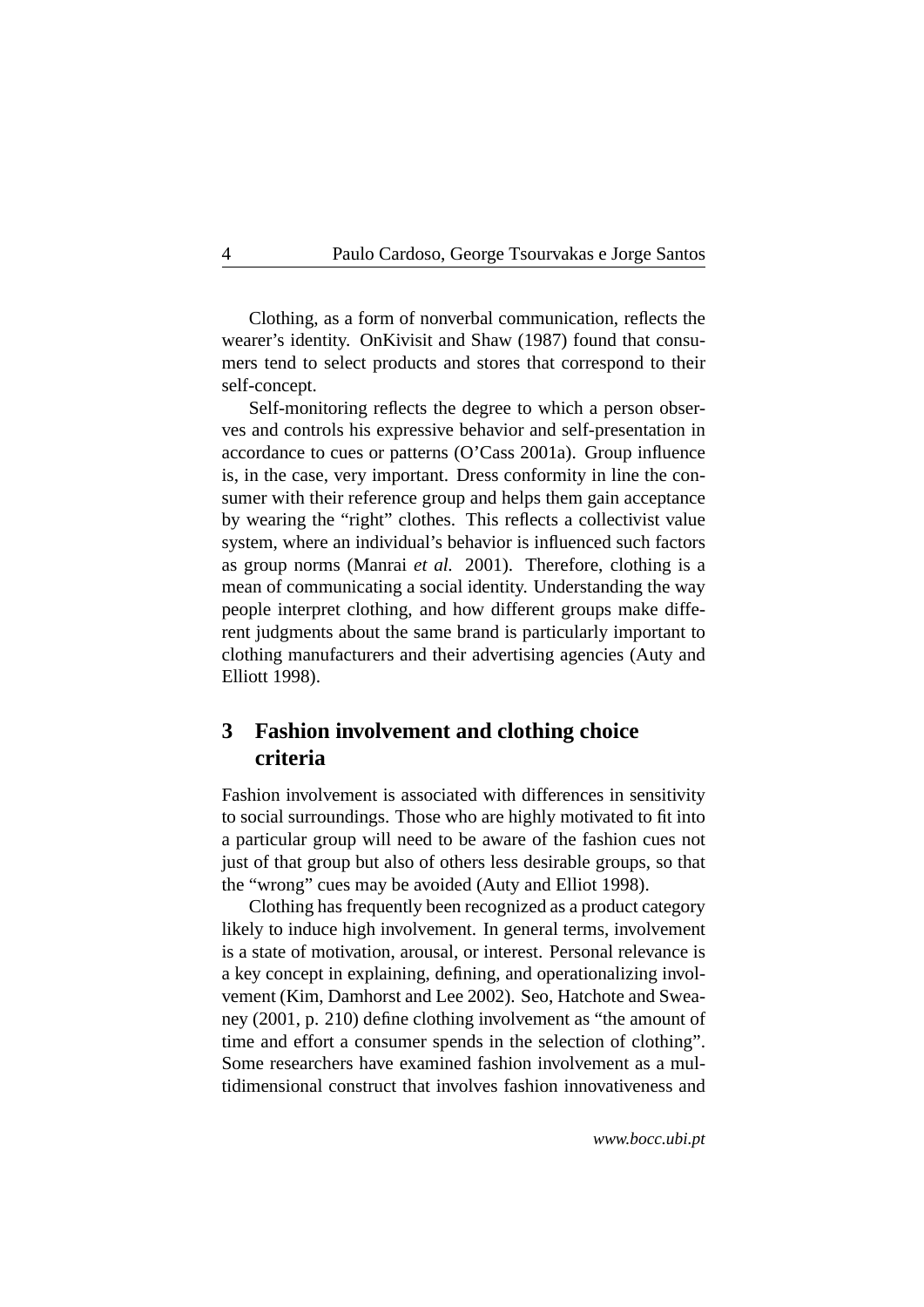early adoption, interpersonal communication about fashion, fashion knowledge ability, and fashion awareness (Kim, Damhorst and Lee 2002).

Consumers vary greatly in their knowledge about a product and their degree of familiarity with it. Knowledge can come from product experiences, such as ad exposure, interactions with salespeople, information from friends or the media, previous consumption and usage experiences (O'Cass 2001b).

When consumers form an attitude toward the product they make evaluative associations between the product and its attributes. Some of that attributes may be utilitarian - such as durability or comfort - or hedonic - such as color, fashion ability, or styling (Kim, Damhorst and Lee 2002).

Beaudion, Moore, and Goldsmith (1998) analyzed the attitudes toward buying domestic and imported apparel products using a selection of attributes: good fit, durability, ease of care, good price, comfort, quality, choice of color, attractiveness, fashionableness, brand name, appropriateness for occasion, and choice of styles.

Brand image of the clothing store is particularly critical. Previous studies found that some attributes like fashion and style of clothing, store design and layout, price, quality of the clothes, refund and exchange policy, company reputation, selection of clothes, knowledge and friendliness of staff were particularly important to consumers (Birtwistle and Freathy 1998; Partolese and Dias 2003).

When we are talking about fashion clothing consumption we should take some dimensions in consideration: fashion consciousness, individual orientation, status orientation, style opinion leadership, price orientation and shopping habit (Seo, Hathcote and Sweaney 2001, p.210).

Therefore, shopping involves many dimensions, and it is an important function of the consumers' choice of clothes (Seo, Hathcote and Sweaney 2001). Informational sources, such as print media, commercial broadcast, world of mouth, and store displays,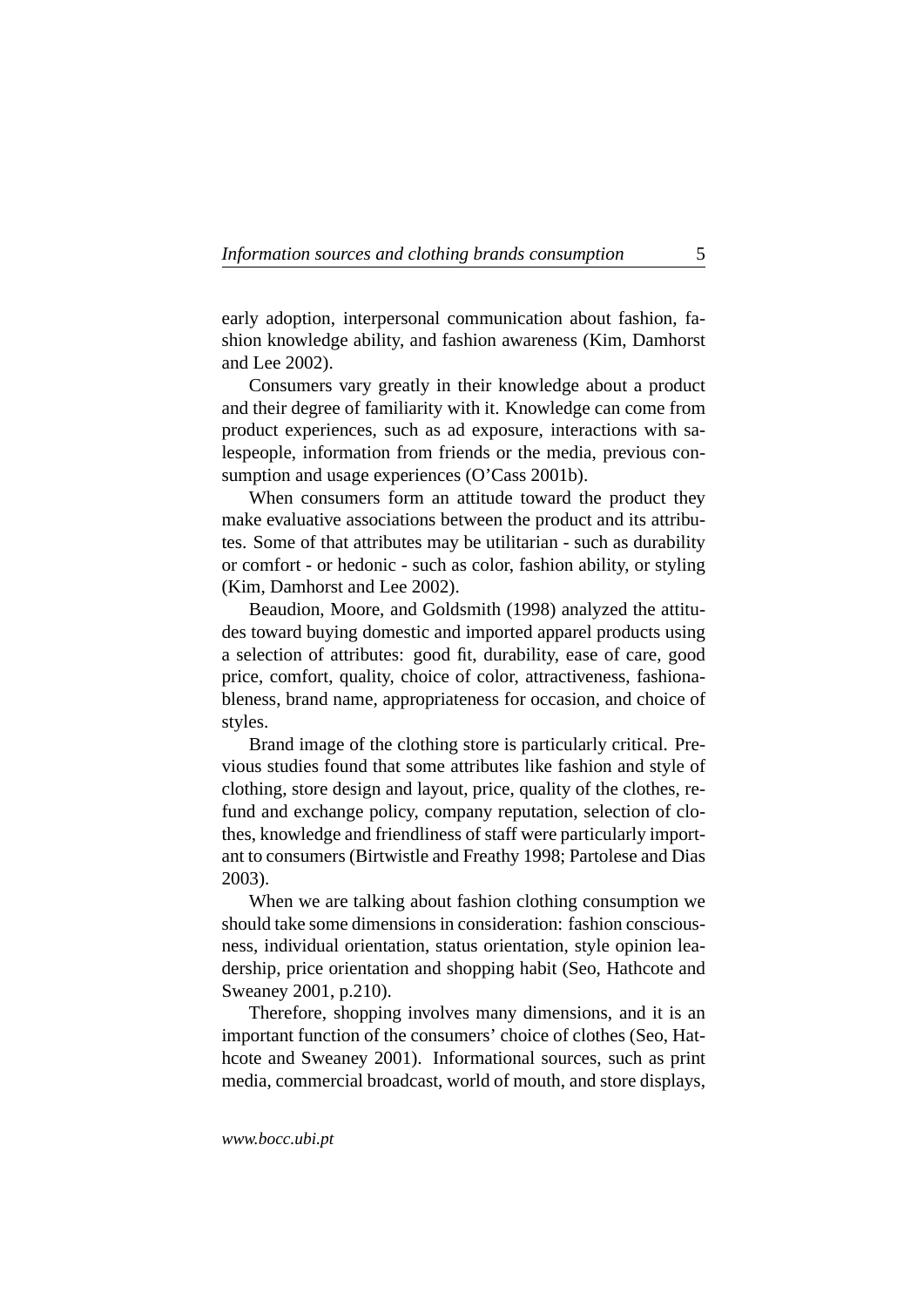are generally used to ascertain information about clothing. Mass media has been found to be the dominant information source for the younger age group (Lumpkin 1985; Shim and Kotsiopoulos 1992).

### <span id="page-5-0"></span>**4 Methodology**

Formation of a single market within the EU emphasizes standardization of marketing in the European environment. Research shows that there are some similarities among consumers in purchasing behavior and consumption (Kaynak and Ghauri 1994; Schmidt and Pioch 1996).

Past qualitative studies approached the purchasing behavior for clothing brands. Jensen and Ostergaard (1998) in their study created a distinction between two consumer types: the security oriented fashion consumer and the risk oriented fashion consumer. The two consumer types were described according to their consumer and purchasing behavior as well as their fashion media consumption. The data material was gathered in Denmark. The main data source was a collection of twelve personal interviews and two focus groups conducted with female consumers between the ages of 20-35.

Hogg, Horne, and Carmichael (1999) made an explorative study that investigated the adoption of communication in the fraternity and its influence on the purchase of sailing garments. A total of sixteen interviews were conducted, eight with male respondents and eight with female. Qualitative data collection techniques allowed the researcher to explore the participants understanding of their community and provided "access to reality". As the purpose of qualitative data is to gain insight and understanding, there was no requirement for statistical rigor in the sample selection.

In this study we focused on young consumers attitudes in Greece and Portugal since these nations represent many similarities like the Mediterranean way of life. The following research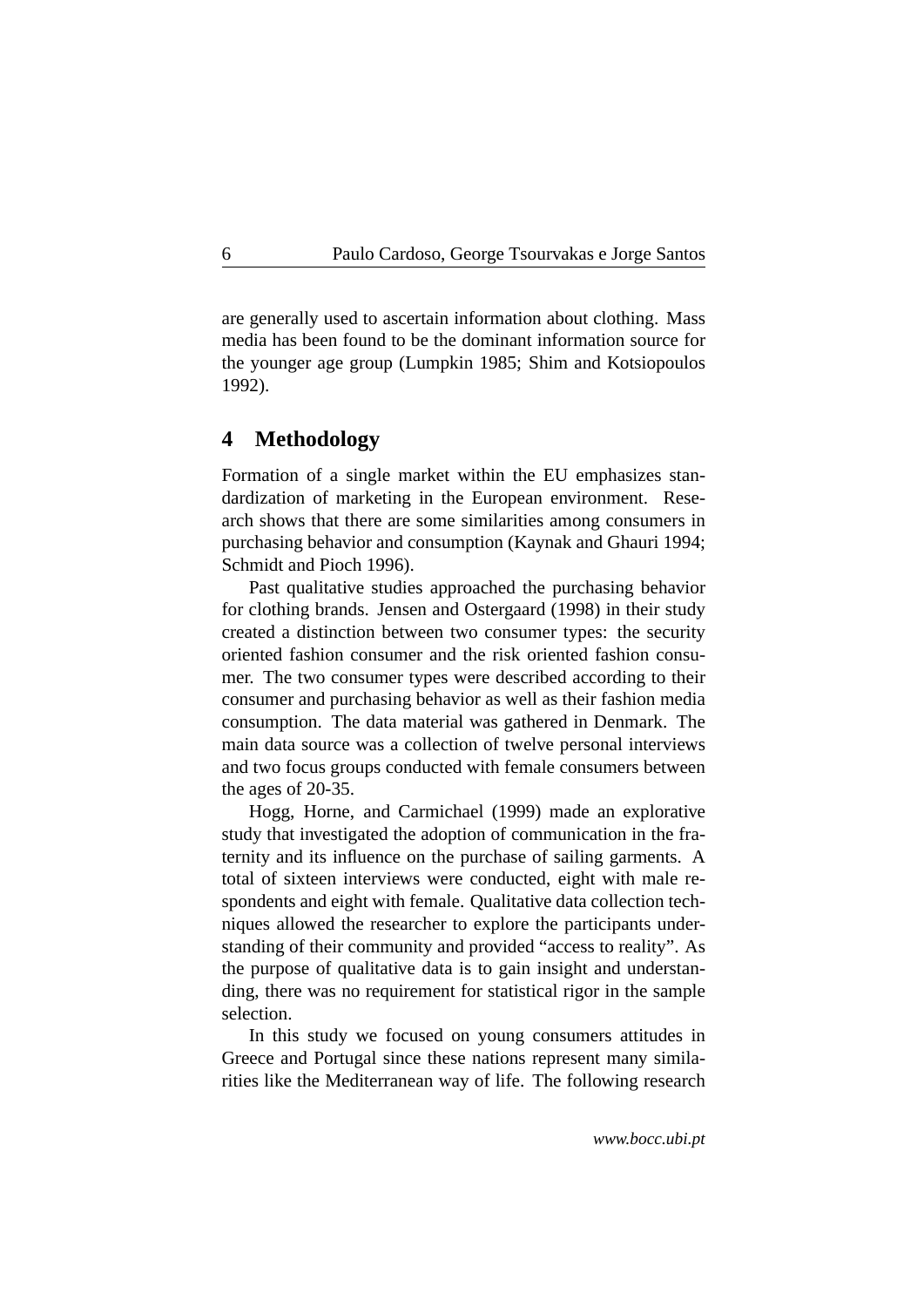questions were examined: What is the information sources that influence clothing purchasing? How do young consumers behave when they go shopping for clothes? What are the purchasing choice criteria for clothing brands?

In our study we intended to do an exploratory approach to the consumption of clothing brands and some factors that are related with this subject. We used qualitative approach using focus groups (Morgan 1997). Since we tried to analyze the relations between Portugal and Greece concerning the subject of the study, we made a focus group in each country. The questionnaire was originally drafted in English, translated to Greek and Portuguese.

We used a sample of college-age consumers, from 19 to 23 years old (figure 1). This target group is very sensitive to fashion clothing and a good percentage of them purchase their own clothing.

| <b>Figure 1 - Profile of the interviewees</b> |          |     |                                                                |  |  |  |
|-----------------------------------------------|----------|-----|----------------------------------------------------------------|--|--|--|
| <b>Name</b>                                   | Country  | Age | Occupation                                                     |  |  |  |
| Leon                                          | Greece   | 22  | Accountant and econo-<br>studies<br>mic<br>company<br>employee |  |  |  |
| <b>Ioanna</b>                                 | Greece   | 20  | Educational and Social<br>Policy student                       |  |  |  |
| Smaragda                                      | Greece   | 20  | Civil Engineer student                                         |  |  |  |
| Thetis                                        | Greece   | 20  | Optometrist student                                            |  |  |  |
| Gianna                                        | Greece   | 19  | Management Company<br>employee                                 |  |  |  |
| Joana                                         | Portugal | 23  | Management student                                             |  |  |  |
| Paulo                                         | Portugal | 23  | Communication<br>Sciences student                              |  |  |  |
| Marta                                         | Portugal | 21  | Communication<br>Sciences student                              |  |  |  |
| Ana                                           | Portugal | 23  | Architecture student                                           |  |  |  |
| Luís                                          | Portugal | 22  | Management student                                             |  |  |  |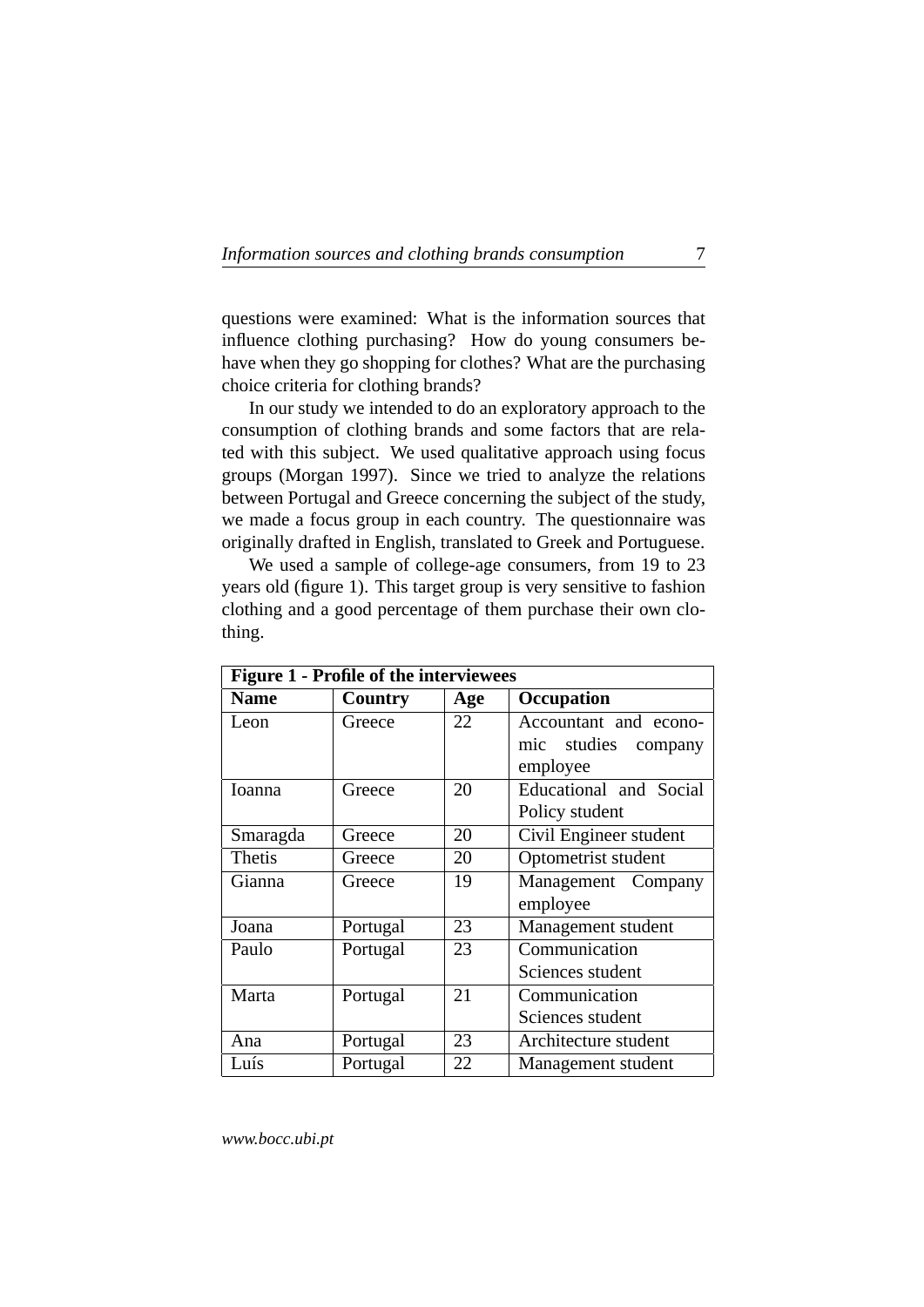The stages of the research were: the choice of the focus group (young students who participated voluntary), the general questionnaire, the in depth discussion, and the observation of each moderator. The focus groups were recorded and videotaped in order to be achieved the highest validity and reliability of the data analysis. A number of themes emerged from the focus groups that were organized and exposed. Some of these elements have associations with issues raised in the literature. The open-ended discussion questions asked by the moderators touched the three themes: Information sources - factors that influence clothing purchasing, shoping behaviour – and the influence of others, and purchasing choice criteria.

### <span id="page-7-0"></span>**5 Findings and discussion**

# <span id="page-7-1"></span>**5.1 Information sources - factors that influence clothing purchasing**

The results indicate that advertising and more specific print advertising is on of the the most important influential factor for young clothing consumers. The Greek interviewees said that clothing brand advertising influences consumers: "we will see something in an advertisement, in a magazine and proportionally we will act" (Thestis-GR). The Portuguese group defended the same opinion.

Other forms of brand diffusion were also mentioned, like the word of mouth: "there are a lot of brands that become known trough other persons and not trough advertising" (Paulo, PT), "I think that the group has a great influence in choosing and buying a brand . . . A person feels identified by other person and asks were did he/she bought that piece of clothing and goes to the same store" (Luis, PT).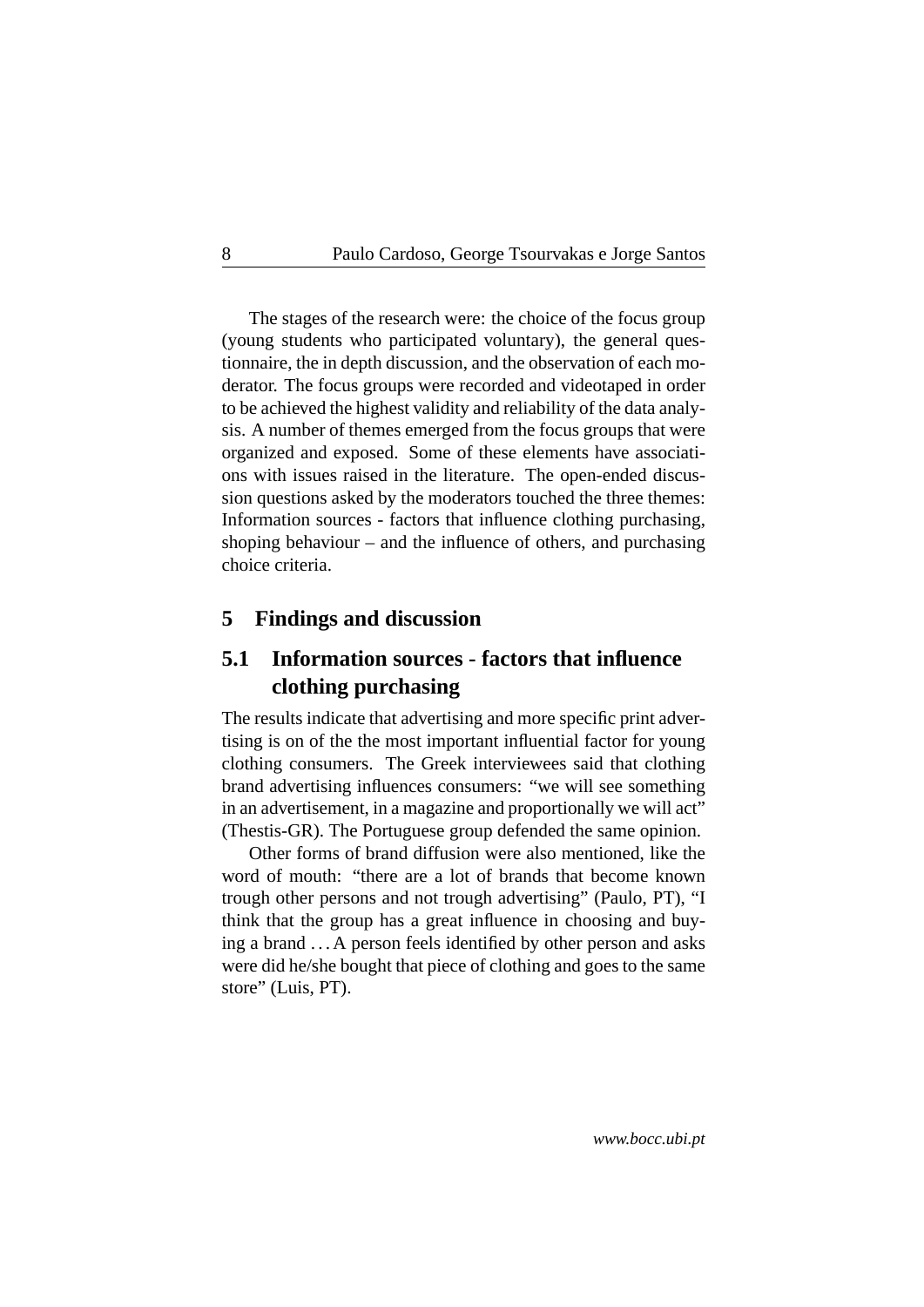| Figure 2 - Information sources - Factors that influence |                               |                |                       |  |  |  |
|---------------------------------------------------------|-------------------------------|----------------|-----------------------|--|--|--|
| clothing purchasing                                     |                               |                |                       |  |  |  |
| <b>Advertising</b>                                      | Word<br>of                    | The group      | <b>Store</b><br>envi- |  |  |  |
| in magazi-                                              | mouth                         | "A person      | ronment               |  |  |  |
| nes                                                     | "there are a                  | feels identi-  | "the<br>stores        |  |  |  |
|                                                         | "we will see   lot of brands" | fied by other  | and the shop-         |  |  |  |
|                                                         | something   that become       | person and     | windows are           |  |  |  |
| in an adver-                                            | known                         | asks were did  | a certain form        |  |  |  |
| tisement, in                                            | trough other                  | he bought that | adverti-<br>$\sigma$  |  |  |  |
| a magazine                                              | persons"                      | clothe<br>and  | singpeople            |  |  |  |
| and propor-                                             | (Paulo, PT)                   | goes to the    | pass and see          |  |  |  |
| tionally we                                             |                               | store"<br>same | the image the         |  |  |  |
| will act"                                               |                               | (Luis, PT)     | store or the          |  |  |  |
| (Thestis-                                               |                               |                | brand wants           |  |  |  |
| GR)                                                     |                               |                | to give" (Ana,        |  |  |  |
|                                                         |                               |                | PT                    |  |  |  |

The interviewees talked about advertisements of clothing brands that had impressed them. The most recalled advertisements by the Greek interviewees were the ones from Benetton: "This one with black and white races, that shows that all the races are equal" (Smaragda, GR), "The one which shows many faces, also. It shows Chinese, black, white, blond, brown" (Thetis, GR), ". . . the advertisement, which shows refugees who are about to die" (Ioanna, GR). An advertisement from GUESS was also mentioned, "...which have the Eiffel Tower as a background, with Letjcia Casta with little shoes and very beautiful clothes" (Thetis, GR).

The Portuguese interviewees recalled the advertisements from Levi's "... the one were the people twisted..." (Paulo, PT). A campaign from Lois was also mentioned "those press advertisements where some organizations of young people around the world showed photographs of various countries..." (Ana, PT). An advertisement from Camel "with images of a safari" was also mentioned (Joana, PT).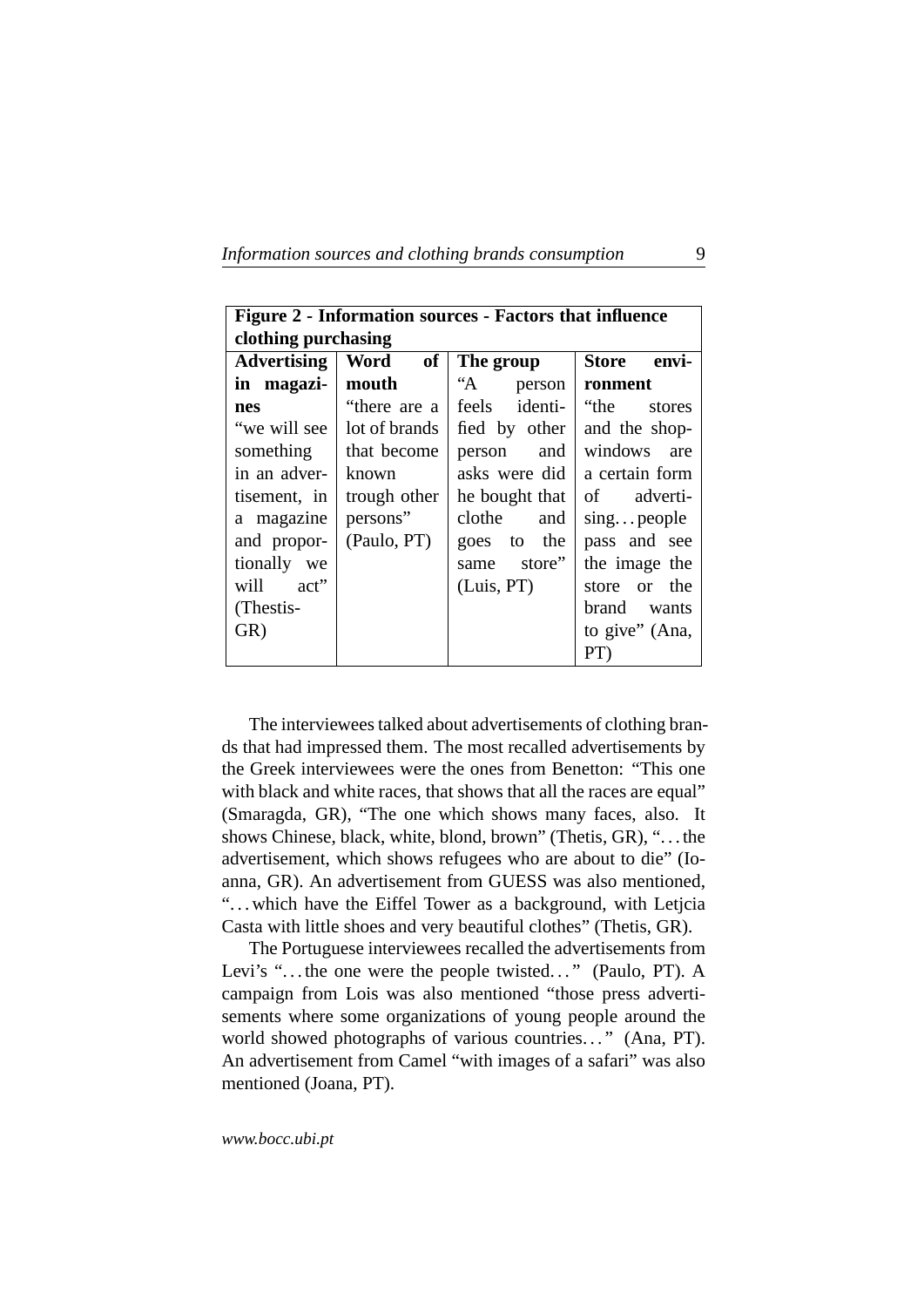Some interviewees of both countries considered that the presence of famous persons in the advertisements is not important to the recall, "it is not essential" (Thetis, GR), and "does not work" (Luís, PT). Other interviewees considered that the presence of famous persons on the advertisements could be positive for the brand in some circumstances "in the case of a new and unknown brand, it helps to create confidence" (Paulo, PT). Another individual defended that the use of famous persons can result as a form of creating awareness for the brand (Marta, PT).

The results show, according to figure 2, that both groups had similar agreement levels for the different promotional strategies. Both strongly agreed that they liked interesting advertisements. They were neutral with the statements that advertisements affected their decisions about clothes. There were not significant differences between the two Mediterranean countries, in this topic.

#### <span id="page-9-0"></span>**6 Clothing stores**

Among the factors that influence clothing purchasing is the store environment. The fashion stores were mentioned as important forms of brand communication: "the stores and the shop-windows are a certain form of advertising. . . people pass and see the image the store or the brand wants to give" (Ana, PT). Many brands that do not use traditional advertising use the stores and shopwindows to communicate the brand, for instance: "Zara does not use advertising on mass media, however has a strong identity and everybody knows the brand and the stores" (Marta, PT).

Some of the Greek interviewees prefer small stores: "because you can have better relation with the shopkeepers. I like to have contact with the storekeepers; I want them to tell me if the clothes suit me" (Thetis, GR). Another interviewees are expecting for just a "technical support from the staff" (Leon, GR), "you don't want to have a person always beside you asking if you want help" (Joana, PT). In general the interviewees like to chose the clothes without any help: "I want to have the comfort to look whatever I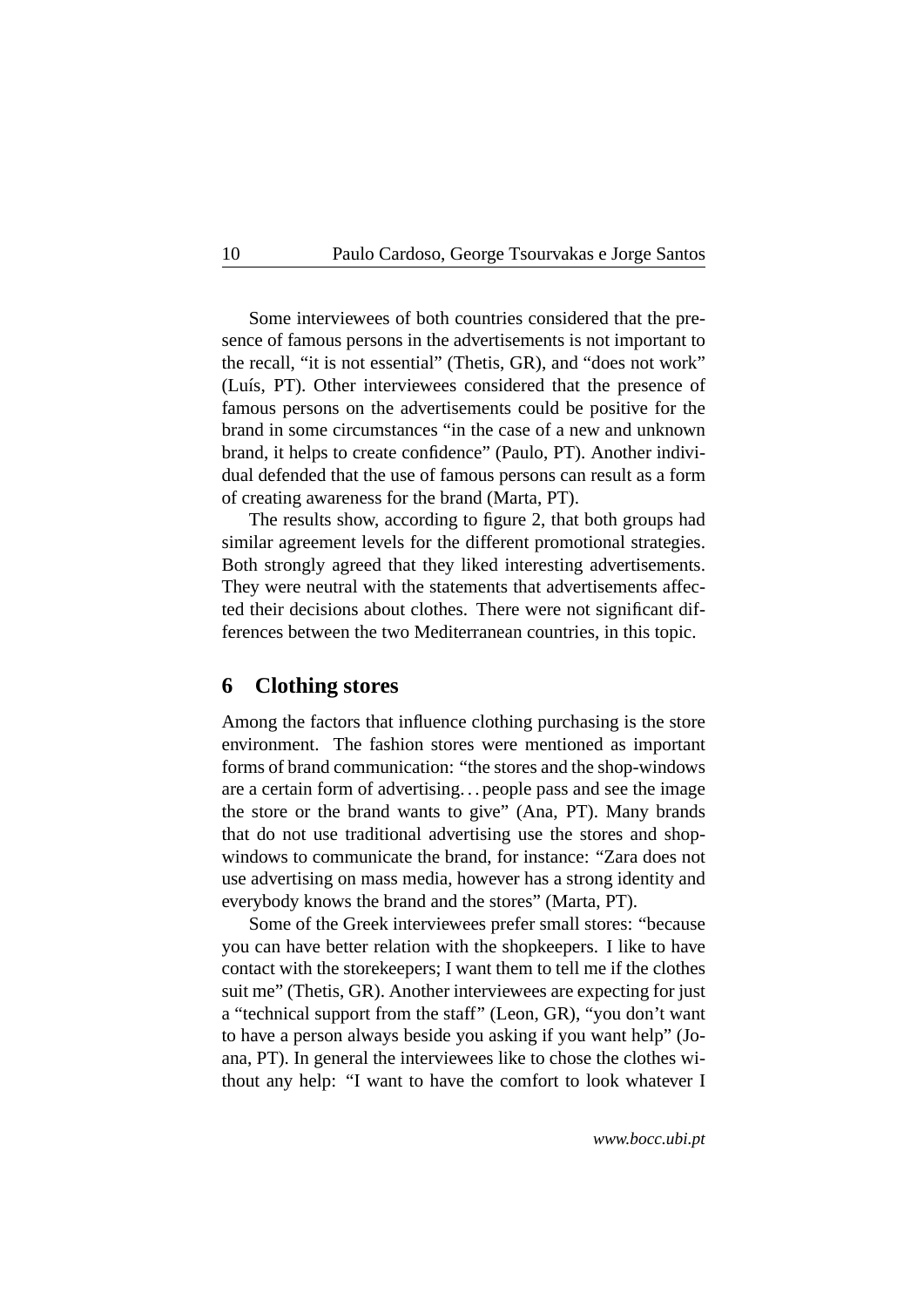want by myself and I try on many things" (Ioanna, GR), "It is difficult to try on clothes and have someone near you all the time" (Leon, GR). On the other hand, interviewees consider big stores "impersonal" (Gianna, GR).

# <span id="page-10-0"></span>**7 Shopping behavior and the influence of others**

The Greek interviewees prefer to shop alone, because it gives more freedom of movements: "I go to all the shops and I don't want to say all the time to the person I'm with: come here and let's go there" (Gianna, GR). Besides that, to shop alone gives more independence in choice: "I don't want anybody to influence me. . . I have the ability to choose the right clothes for myself" (Gianna, GR). In other cases the purchase is made in more than one phase: "I go alone to do a market research because I never buy anything just at the time I see it" (Thetis, GR). In a second phase the buyer may go with company "I do a research alone and when I go shopping I take someone with me, my mother or some friends" (Ioanna, GR).

Portuguese individuals also prefer to go alone, because the company "may not be useful in the end" (Marta, PT), or "because the opinion of others wont be taken in consideration after all" (Paulo, PT), or "because shopping clothes is very objective and pragmatic thing and should be made alone" (Luís, PT).

The research (figure 3) showed that young consumers in both countries prefer to shop alone, suggesting the shopping was for utility purposes.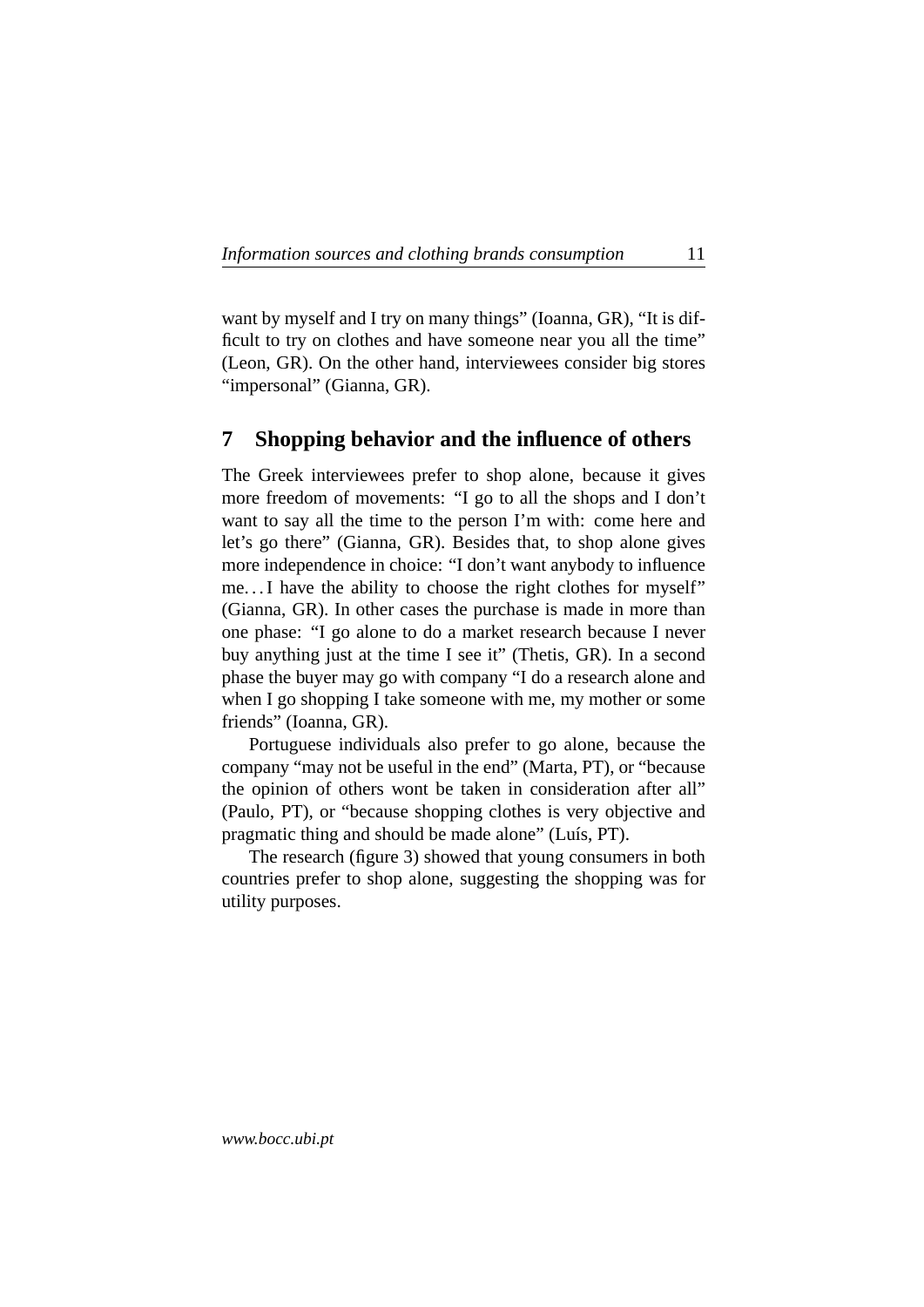| Figure 3 - Shopping behavior and the influence of<br>others |                                   |                                      |  |  |  |  |  |
|-------------------------------------------------------------|-----------------------------------|--------------------------------------|--|--|--|--|--|
| Interviewees prefer to shop alone                           |                                   |                                      |  |  |  |  |  |
|                                                             | Because it gives Because it gives | Because it<br><b>is</b>              |  |  |  |  |  |
|                                                             | more freedom of   more indepen-   | an individual                        |  |  |  |  |  |
| movements                                                   | dence in choice                   | decision                             |  |  |  |  |  |
| "I go to all the                                            |                                   | "I don't want any-   "the opinion of |  |  |  |  |  |
| shops and I don't                                           | body to influence                 | others wont be                       |  |  |  |  |  |
| want to say all the                                         | $meI$ have the                    | taken in conside-                    |  |  |  |  |  |
| time to the per-                                            | ability to choose                 | ration after all"                    |  |  |  |  |  |
| son I have with                                             | the right clothes                 | (Paulo, PT)                          |  |  |  |  |  |
| me, come here and                                           | for myself" (Gi-                  |                                      |  |  |  |  |  |
| let's go there" (Gi-                                        | anna, GR)                         |                                      |  |  |  |  |  |
| anna, GR)                                                   |                                   |                                      |  |  |  |  |  |

# <span id="page-11-0"></span>**8 Purchasing choice criteria**

The interviewees did not differ greatly on the level of agreement for the suitability of pricing strategies (figure 4). Good price and economic shopping seems to be an important factor: "Lower price clothes are usually my choice" (Leon GR).

The comfort was mentioned as important choice criteria.Young Greeks want to dress "something practical" (Thetis, GR). It is fundamental that the clothes please the young consumers: "above all, it should suit us" (Thestis-GR). The Portuguese's clothing consumers mentioned the same.

"Good design" (Marta, PT) is also an important factor. Interviewees appreciate clothes that are "very unusual, very different" (Thetis, GR). "Good quality" (Smaragda, GR) is considered another clothing choice criteria.

Responses indicate that brand name is not the most important factor: "it does not make much sense to get upset over a purchase decision since most brands are about the same" (Leon, GR). Very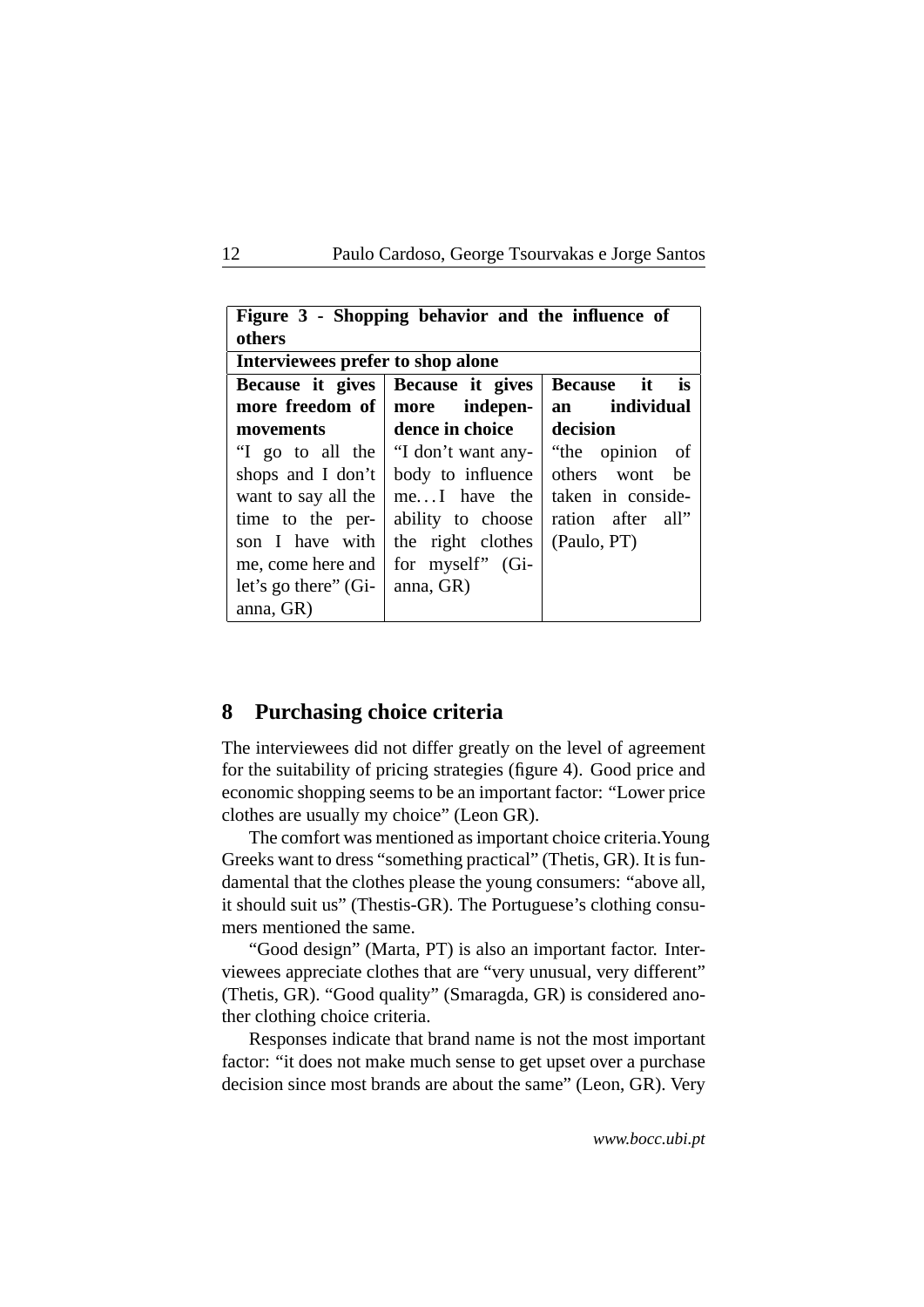| <b>Figure 4 - Purchasing choice criteria</b>                         |                |               |            |  |  |  |
|----------------------------------------------------------------------|----------------|---------------|------------|--|--|--|
| Low price                                                            | <b>Comfort</b> | Good design   | Good qua-  |  |  |  |
| "Lower price   "something"                                           |                | "clothes that | lity       |  |  |  |
| $clothes$ are $ $ practical"                                         |                | are very un-  | (Smaragda, |  |  |  |
| usually<br>my                                                        | (Thetis,       | usual, very   | $GR)$ .    |  |  |  |
| choice" (Leon                                                        | GR)            | different"    |            |  |  |  |
| $GR)$ .                                                              |                | (Marta, PT)   |            |  |  |  |
| <b>Brand name is not</b> the most important factor "it does not make |                |               |            |  |  |  |
| much sense to get upset over a purchase decision since most          |                |               |            |  |  |  |
| brands are about the same" (Leon, GR).                               |                |               |            |  |  |  |

few of the respondents, in Greece and Portugal, prefer to buy the latest cloth brands. Usually, they buy clothes with unknown brands very frequently.

Some interviewees mentioned that they are influenced only by their "personal taste" (Smaragda & Thestis, GR): "I believe that. . . if you know and what suits you, others will too (Gianna, GR). An interviewee said that "It depends on where you will go" (Gianna, GR), other said that it depends "on the work you do" (Leon, GR). Another interviewee mentioned that "we are always influenced, clothes are a social thing" (Paulo, PT). Other consumer said that she was "influenced by the magazines" (Ana, PT). Most of them buy according to personal needs more than influenced by social environment.

# <span id="page-12-0"></span>**9 Conclusion and implications**

The focus groups gave light to the three main questions of our study: What are the information sources that influence clothing purchasing? How does young consumers behave when they go shopping for clothes? What are the purchasing choice criteria for clothing brands?

The research shows that there are no significant differences between young Greek and Portuguese consumers in the factors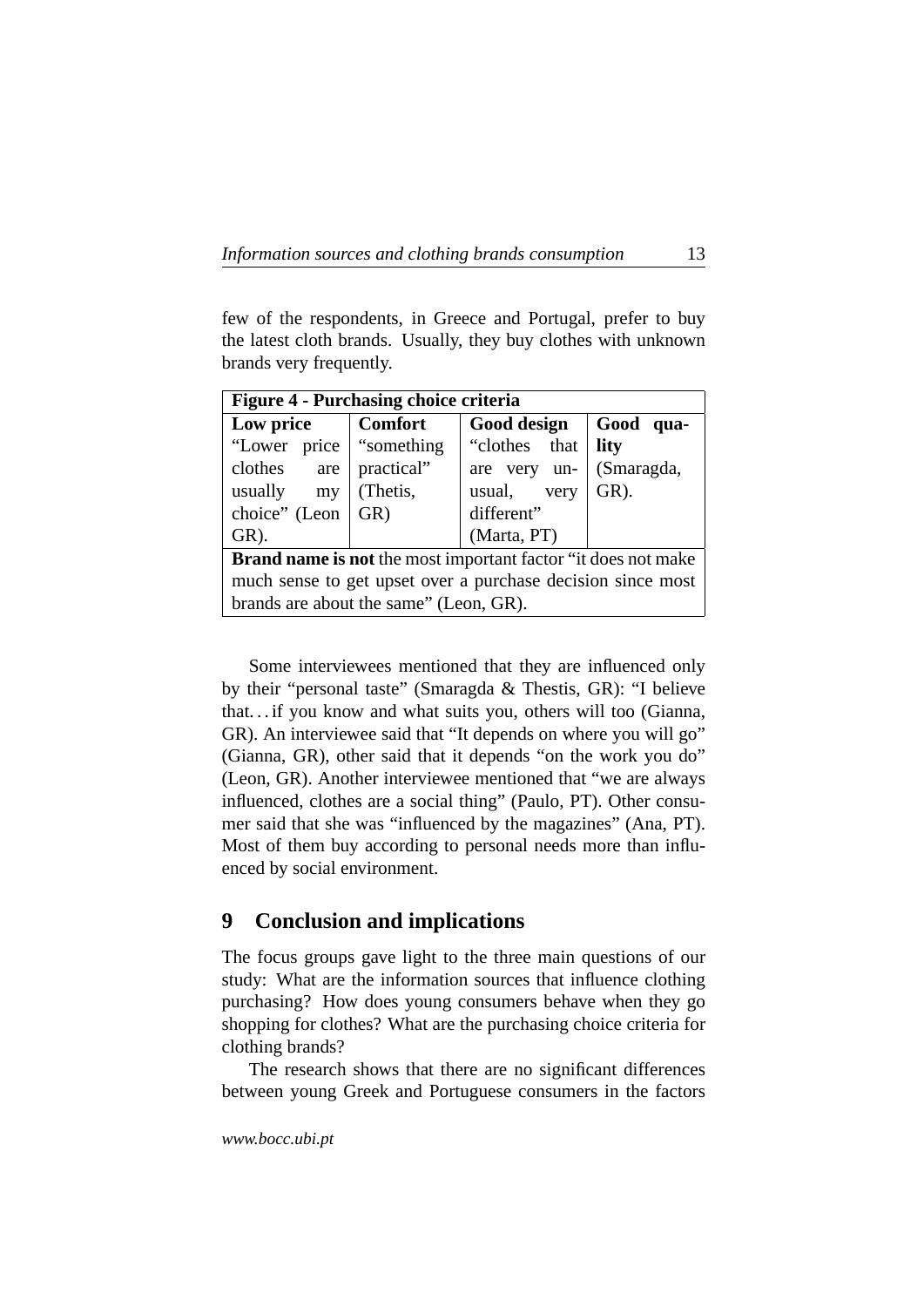that influence clothing choices. The results show that advertising in magazines, word of mouth, the social group and store environment are the main factors that influence clothing purchasing.

The interviewees of both countries have also very similar views about shopping behavior and the influence of others. In general, they prefer to shop alone because it gives than more freedom of movement and more independence in choice.

Low price, confort, good design and good quality are the four most important factors in purchasing choice criteria. Nevertheless, brand name is not the most important factor when buying clothes. Something relevant with other recent researches about general attitudes towards buying clothes (Leung and Taylor 2002; Oh and Fiorito 2002).

Compatible with other researches is also the fact that many young consumers select clothes that fit their image they have of themselves. Clothes have images and young Mediterranean consumers prefer those clothes that match their self-image or the image they would like to project to others (Lurie 1981; Sirgy 1982; Onkvisit and Shaw 1987; Malhotra 1988).

The research revealed how Greek and Portuguese young consumers purchase brand clothes. The findings suggest an overall positive attitude: to buy the clothes does not necessary imply a higher likelihood of purchasing brands of these clothes.

The results showed that young Mediterranean consumers obtained fashion information by magazines. Therefore, advertisements placed in magazines would be the most suitable choice for marketers.

Another solution could be the attractiveness and good interior store environment. Marketers may need to provide a good store environment so as to make them to feel comfortable when they are choosing clothes. This can be done when there are more mirrors, plenty of space, clean environment, many choices, etc.

The results showed that young consumers were attracted by low prices, and they tented to be unwilling to pay higher prices for brand-named clothing. Marketers may reduce prices of fashiona-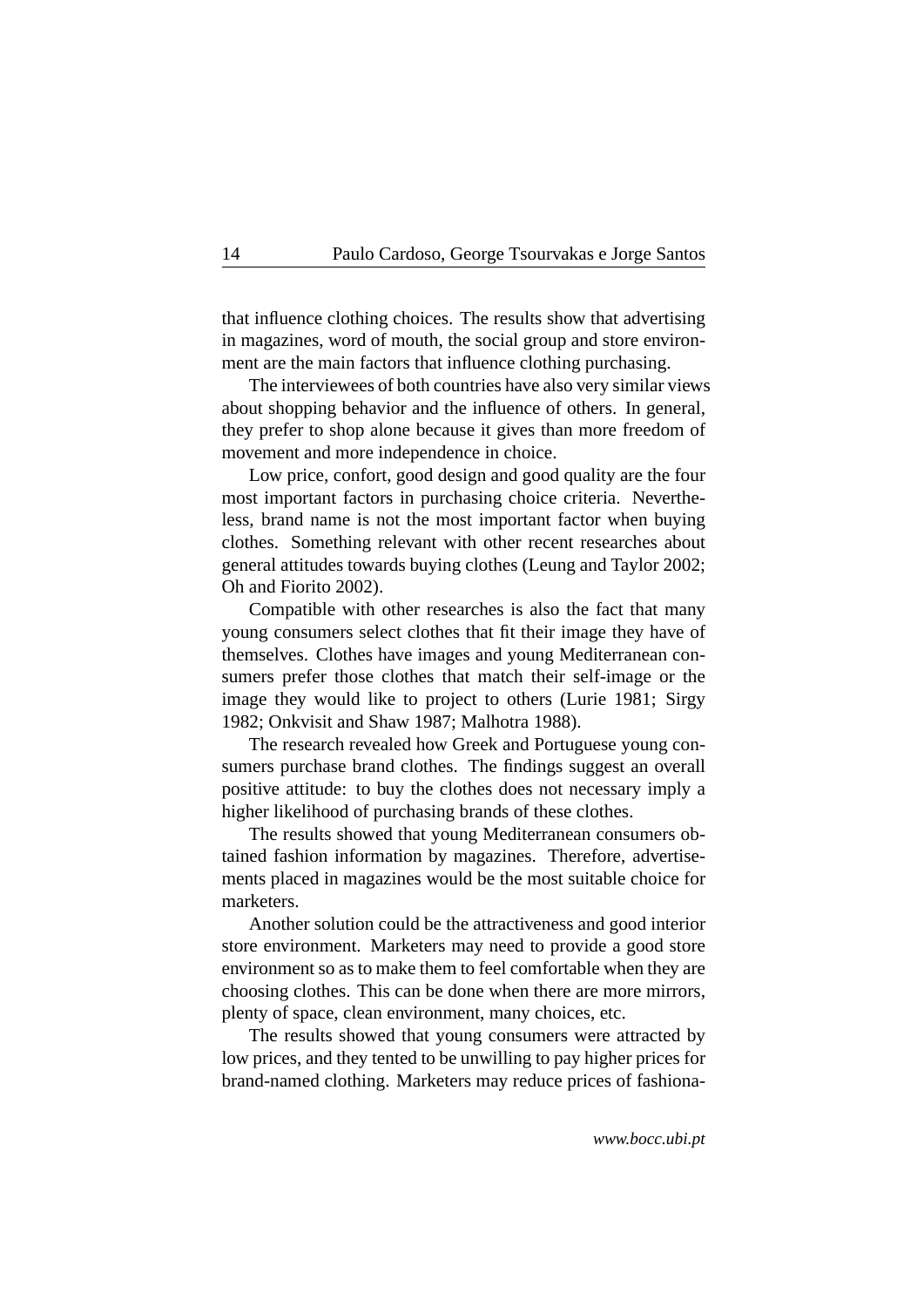ble clothes at the end of the season. On the other hand they can suggest that higher prices are related with better quality clothes.

Young's considered designs to be an important factor, therefore marketers need to give attention of the originality of design. Young buy clothes that show their personalities and not so much their status. The results show that brand name was the least important, and what they need more is to provide their personalities through unique designs. Marketers need to decide how their clothes can be adapted to the needs of young consumers.

Finally, it is important for marketers to recognize that young fashion change rapidly, therefore they must adapt quickly to these changes.

Despite the interest of the results discussed, an obvious problem involves generalization, because the sample is too small. Therefore quantitative questionnaire analysis of a broader sample would be enough to provide sufficient statistical power.

The study focuses to factors that have an impact on clothes buying behavior. Although under certain conditions in Mediterranean Europe the behavior of young consumers can be predicted by their attitudes towards clothes and brands, other factors may also have an effect in purchasing behavior. Therefore values and beliefs need to be examined in the future. Future research also can be done in other European countries.

## <span id="page-14-0"></span>**10 References**

- Auty, S. and Elliott, R. (1998). "Fashion involvement, self- monitoring and the meaning of brands," *Journal of Product & Brand Management,* 7(2), 109-123.
- Beaudoin, P., Moore, M. and Goldsmith, R. (1998). "Young fashion leaders and followers attitudes toward American and imported apparel," *Journal of Product & Brand Management,* 7(3), 193-207.

Birtwistle, G. and Freathy, P. (1998). "More than just a name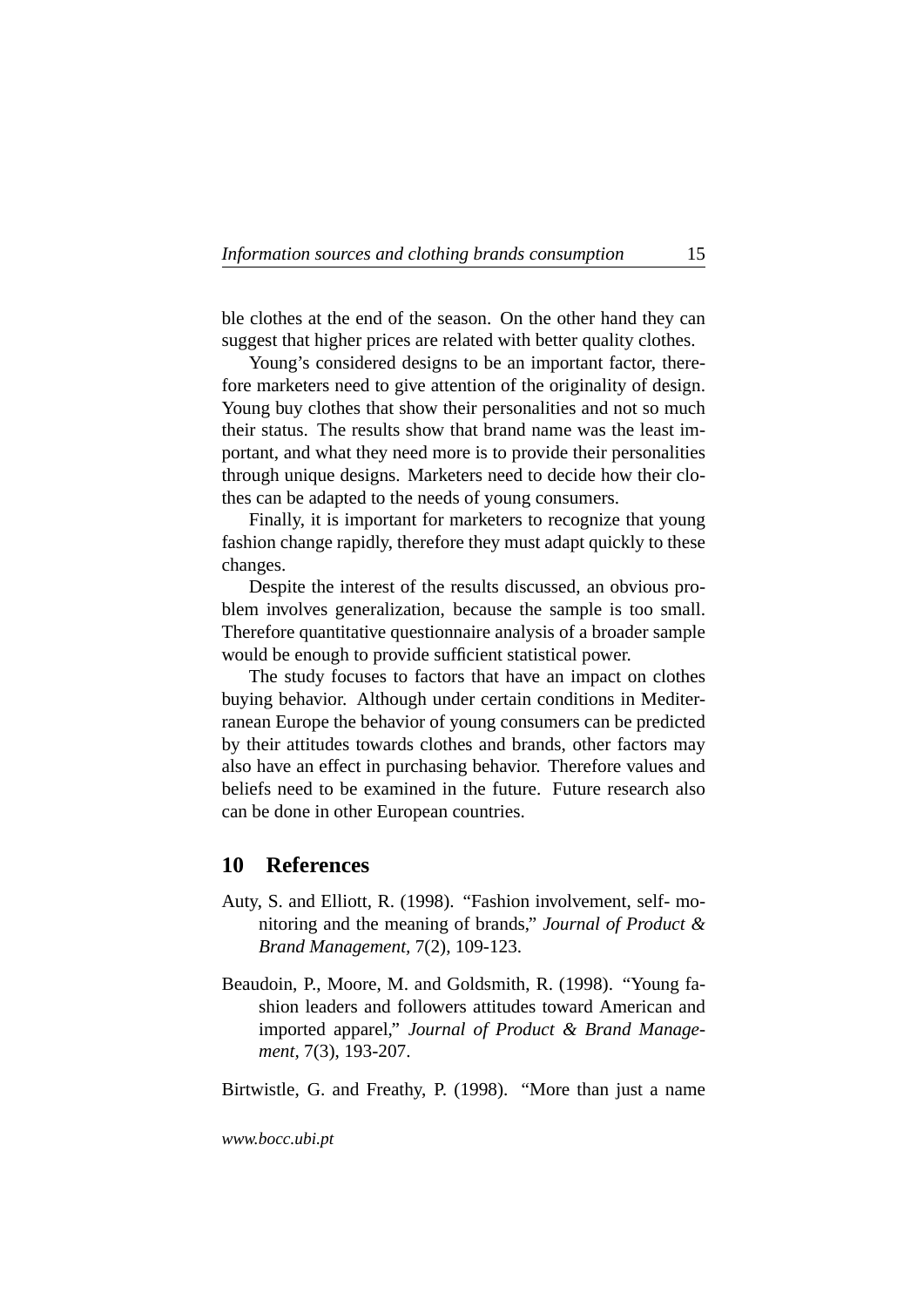above the shop: A comparison of branding strategies of two UK fashion retailers," *International Journal of Retail & Distribution Management,* 26(8), 318-323.

- Dodd, C.A., Clarke, I., Baron, S. and Houston, V. (2000). "Looking the part': identity, meaning and culture in clothing purchasing-theoretical considerations," *Journal of Fashion Marketing and Management,* 4(1), 41-48.
- Evans, M. (1989). "Consumer behavior towards fashio," *Europe Journal of Marketing,* 23(7), 7-16.
- Goldsmith, R.E. (2002). "Some personality traits of frequent clothing buyers," *Journal of Fashion Marketing and Management,* 6(3), 303-316.
- Goldsmith, R.E. (2000). "Characteristics of the heavy user of fashionable clothing," *Journal of Marketing Theory and Practice,* 8(4), 1-9.
- Goldsmith, R.E., Moore, M., Beaudoin, P. (1999) "Fashion innovativeness and self-concept: a replication," *The Journal of Product & Brand Management,* 8(1), 7-18.
- Hogg, G., Horne, S. and Carmichael, D. (1999). "Fun fashion or just plain sailing? The consumption of clothing in the sailing community," *European Advances in Consumer Research,* 4, 336-340.
- Jensen, A. and Ostergaard, P. (1998). "Dressing for security or risk? An exploratory study of two different ways of consuming fashion," *European Advances in Consumer Research,* 3, 98-103.
- Kaynak, E. and Ghauri, P.N. (Eds) (1995). *Consumer Behavior and Marketing Issues in the Europe of Post-1992.* London: The Dryden Press.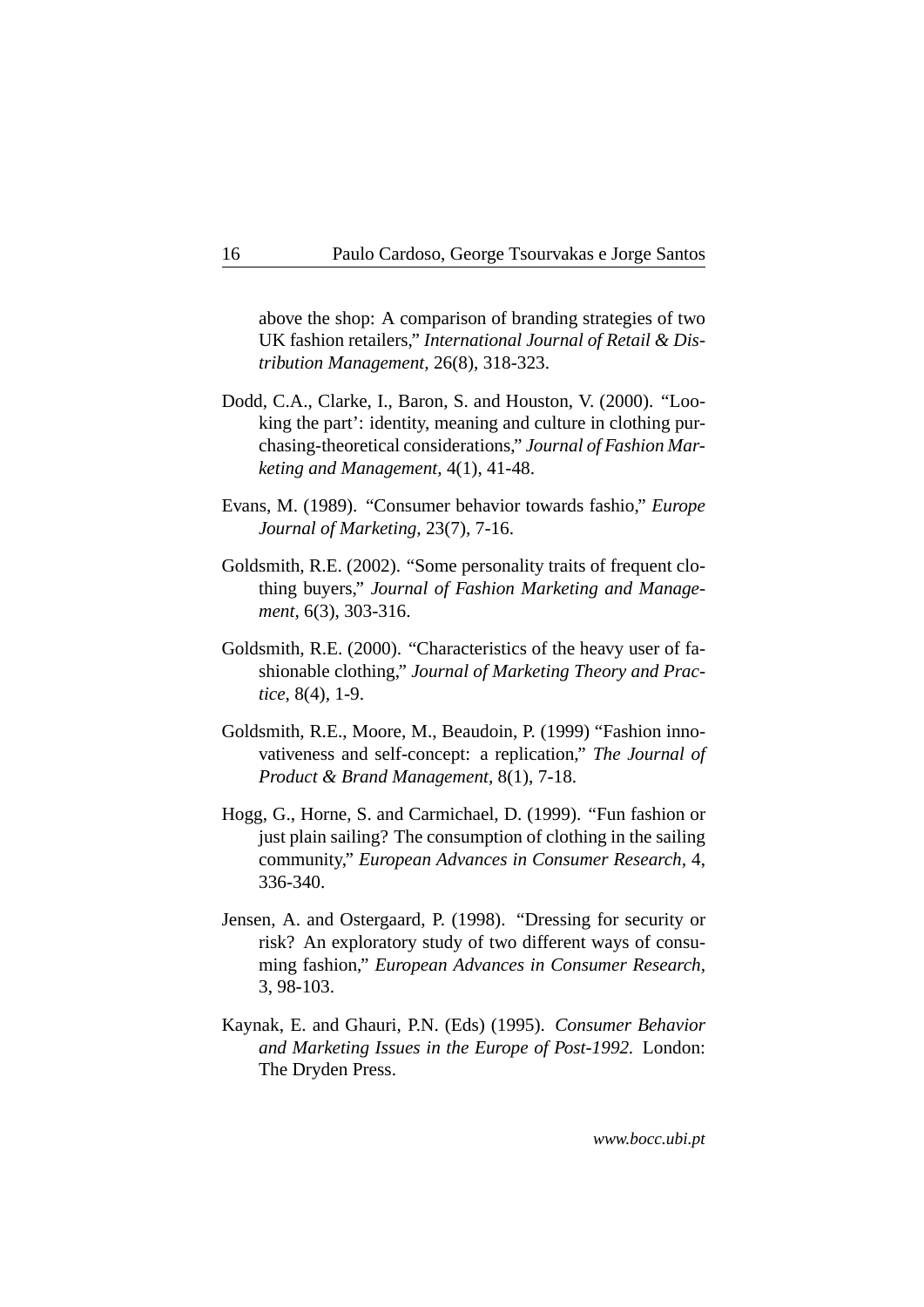- Kim, H., Damhorst, M. and Lee, K. (2002). "Apparel involvement and advertisement Processing," *Journal of Fashion Marketing and Management,* 6(3), 277-302.
- Leung, J.W.K. and Taylor, G. (2002). "Fashion buying criteria of X generation consumers in Hong Kong," *Journal of Fashion Marketing and Management,* 6(1), 63-76.
- Lumpkin, J.R. (1985). "Shopping orientation segmentation of the elderly consumer," *Journal of the Academy of Marketing Science,* 13(2), 272-289.
- Lurie, A. (1981). *The Language of Clothes.* New York, NY: Random House.
- Malhotra, N.K. (1988). "Self-concept and product choice: An integrated perspective," *Journal of Economic Psychology,* 9 (March), 1-28.
- Manrai, L., Lascu, D., Manrai, A. and Babb, H. (2001). "A cross –cultural comparison of style in Eastern European emerging markets," *International Marketing Review,* 18(3), 270-285.
- Morgan, D.L. (1997). *Focus Groups as Qualitative Research.* London: Sage.
- Nagasawa, R.H., Hutton, S.S. and Kaiser, S.B. (1991). "A paradigm for the study of the social meaning of clothes: complementarily of social- psychology theories," *Clothing and Textiles Research Journal,* 10(1), 53-62.
- O'Cass, A. (2000). "An assessment of consumers product, purchase decision, advertising and consumption involvement in fashion clothing," *Journal of Economic Psychology,* 21, 545- 576.
- O'Cass, A. (2001a). "Exploring the relationship between selfmonitoring, materialism and product involvement in fashion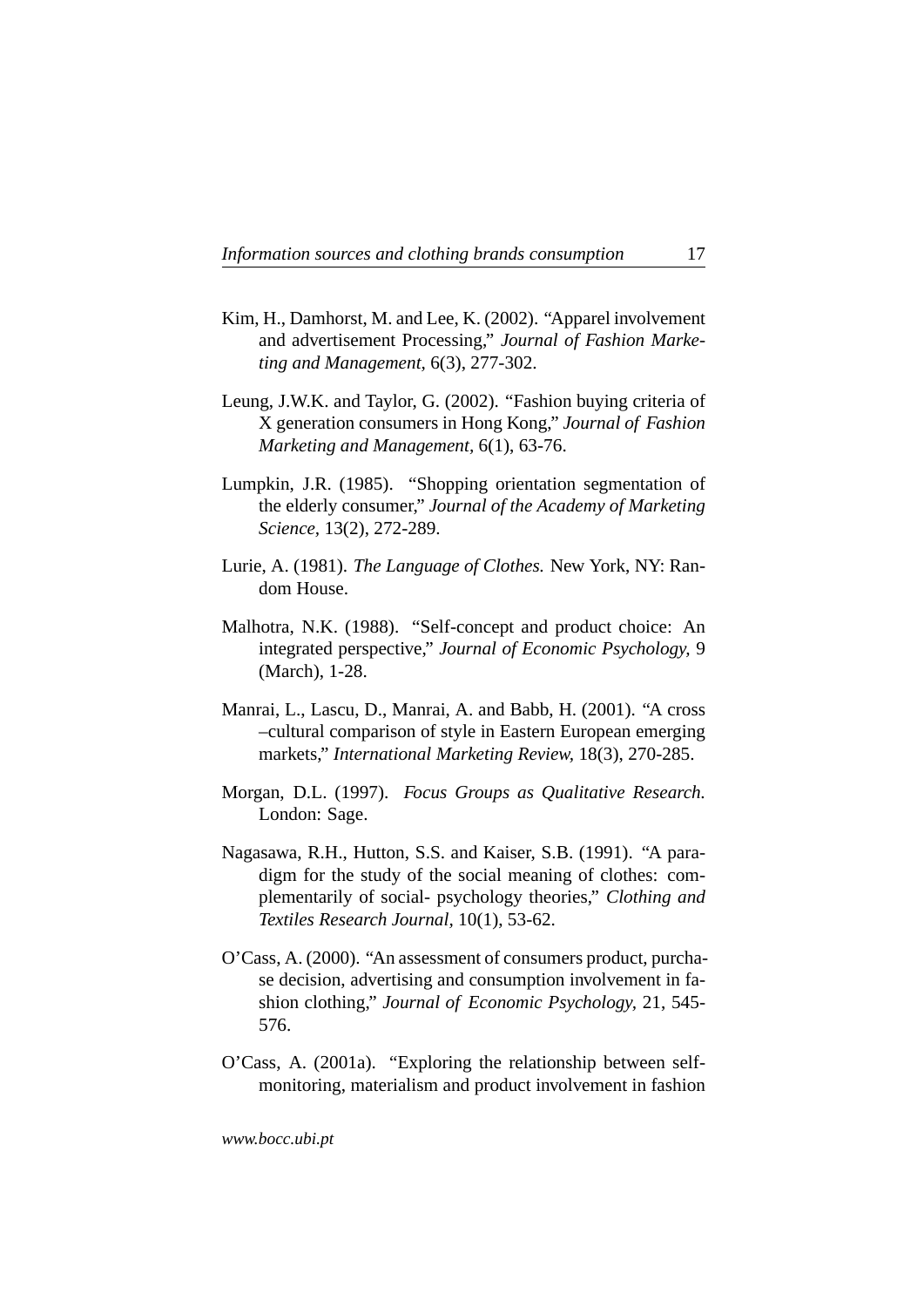clothing," *Asia Pacific Advances in Consumer Research,* 4, 183-189.

- O'Cass, A. (2001b). "An exploratory assessment: fashion clothing involvement's influence on the development of perceptions of product knowledge expertise and confidence," *Asia Pacific Advance in Consumers Research,* 4, 288-295.
- Oh, J. and Fiorito, S. (2002). "Korean women's clothing brand loyalty," *Journal of Fashion Marketing and Management,* 6(3), 206-222.
- OnKvisit, S. and Shaw, J. (1987). "Self-concept and images congruence: Some research and managerial implications," *Journal of Consumer Marketing,* 4(1), 13-23.
- Portolese, Dias, L. (2003). "Generational buying motivations for fashion," *Journal of Fashion Marketing and Management,* 7(1), 78-86.
- Schmidt, R.A. and Pioch, E. (1996). "Serving the euro-consumer: A marketing challenge or a case for intervention?," *Marketing Intelligence & Planning,* 14(5), 14-19.
- Seo, J., Hathcote, J. and Sweaney, A. (2001). "Casual wears shopping behavior of college men in Georgia, USA," *Journal of Fashion Marketing and Management,* 5(3), 208-222.
- Shim, S.Y. and Kotsiopoulos, A. (1992). "Patronage behavior of apparel shopping: Part I. Shopping orientations, store attributes, information sources, and personal Characteristics," *Clothing and Textiles Research Journal,* 10(2), 48-57.
- Sirgy, J.M. (1982). "Self-concept in consumer behavior: A critical review," *Journal of Consumer Research,* 9(3), 287-300.
- Taylor, S.L. (2002). "Profiling later aged female teens, mall shopping behavior and clothing choice," *Journal of Consumer Marketing,* 19(5), 393-408.